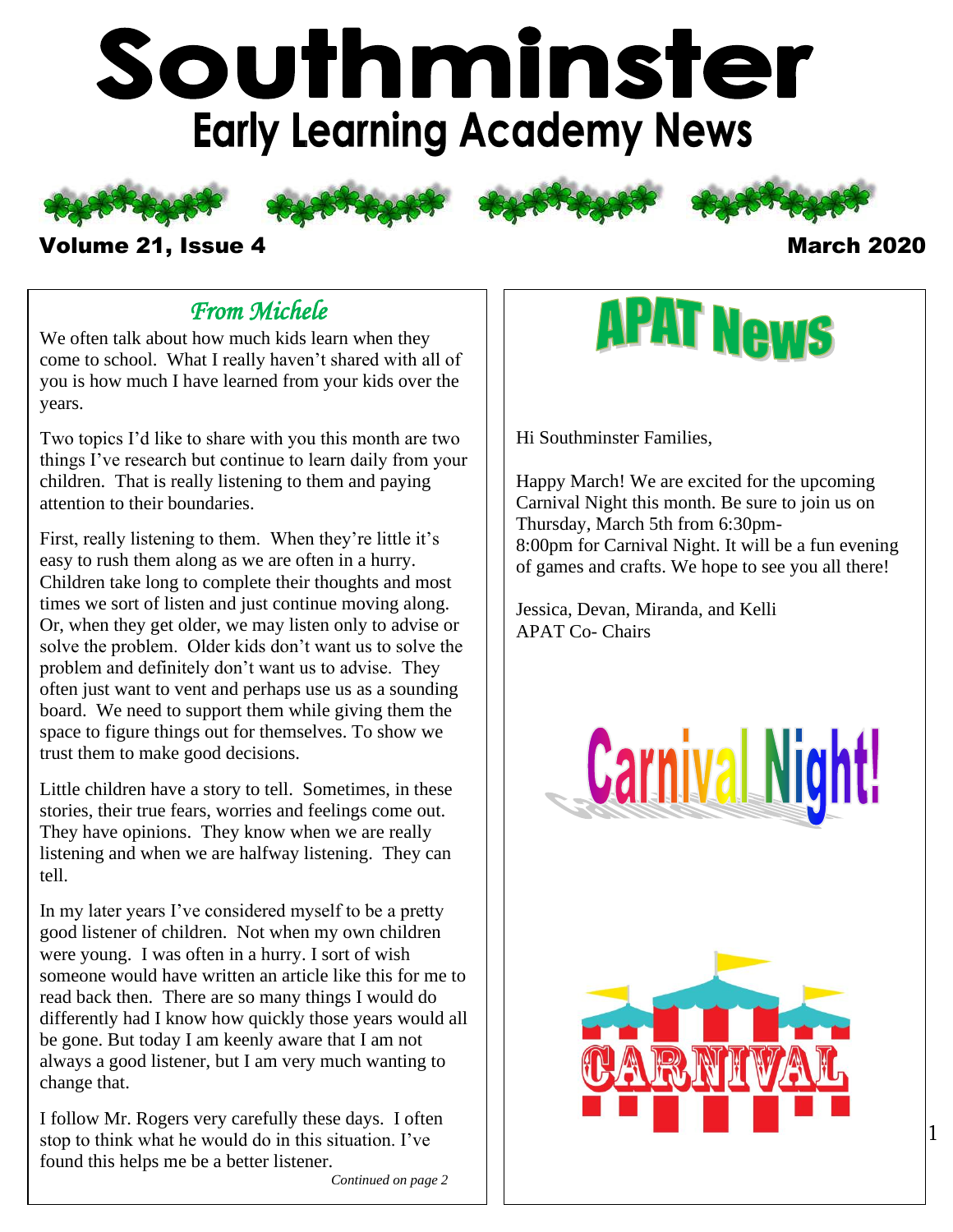#### *Continued from page 1*

A few weeks ago, we had a little boy not want to go out on the playground. He just insisted he was, "not going out there." So, the teachers called me in to see if I could help. Of course, I thought, ok, I'll just talk to my little friend and tell him, I'm sorry you don't want to go outside but you have to go with your class." So, I went into the room ready to have this conversation with him.

After saying all the things, I thought I needed to say. I thought a minute and then I just asked him why he didn't want to go outside. He had a lot to say. He told me he had been out earlier and was very cold. He said he didn't want to go outside because he would be cold, and he wasn't willing to do that again. So, you see, he wasn't being difficult, he was taking a stand. He was doing what he needed to do to see his needs met.

I talked with him and said how about this? It's much warmer out now than it was when you were outside earlier. I bet you'll enjoy going outside now. If you still think it's too cold, I'll come back inside with you and we'll play in the room. So, we went outside where he noticed it was much warmer now and he decided he would stay outside with his friends.

The moral of this story is often adults react in anger to what they might see in a child's behavior as defiance. When what they really need to do is take a minute to assess whether this might be an emotional response to something. This is where really listening to children comes in to play. They have a lot to say. Sometimes when you listen you can get to the root of what might really be bothering them. Or, you just might find what they have to say to be truly amazing. I have.

Second, Boundaries. I've been told by many people they find it interesting when they hear me ask your children if I can hug them. It surprises me that people are surprised by this. Hugging a child is not a right that all adults have. We all have boundaries and we expect our boundaries to be respected. Why are children not entitled to this right? I think many of us were raised to think it's impolite not to hug grandma or other family members on demand. It's not impolite to respect a child's boundaries. If a child is not comfortable hugging someone they don't see often, it's ok. They can say hello or goodbye verbally or with a wave.

I ask our children if I can hug them all the time. Most of the time they say yes but on occasion they say no. It's ok. they're just not in the mood. I tell them that, and maybe they'll say yes next time.

Respecting our children's right to have boundaries is something we all need to consider. There is a difference between respecting their boundaries and implied rudeness. So, they don't want to hug. How about a hello or a wave?

Have a wonderful month.

#### - *Michele*

# **What's Happening In March**

March 5 – APAT Carnival night 6:30-8:00

March 18-21 – Spirit of Music with Mrs. Kline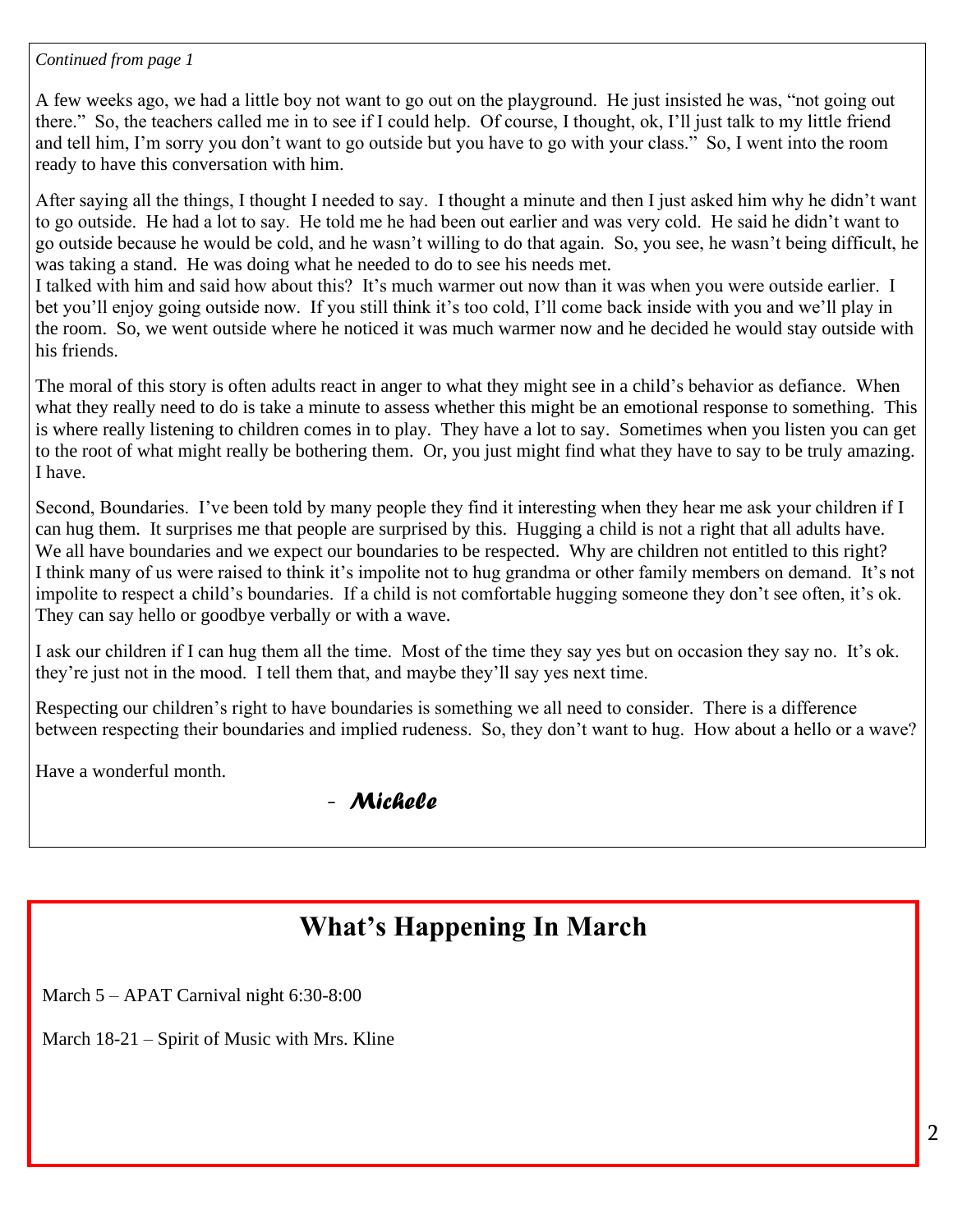#### **MUSIC**

February has been a busy month for music. We played with scarves and many of our classes met a new singing friend, Groovy Joe. Free play with the instrument box is a regular treat. We can't wait to share everything we have learned with our families during Spirit of Music week! (Grandparents/other caregivers are welcome to join us, and siblings can join in the fun as well!)

- Mrs. Kline

### **Parent Tot**

As we March into the Spring Season it is an exciting time in our class. The developmental growth in these little students is amazing to witness. Their vocabulary and word usage is exploding. It is incredible to witness the new skills and abilities that are expanding each week. But more exciting is their comfort in the school setting, we have become friends and truly enjoy our time together.

Mrs. Nave



# **Two Day Two's**

Our 2s friends had so much fun in February making lots of valentines, focusing on the color red and learning about our five senses!

We enjoyed learning about our feelings at the All School Party. We created happy, sad and grumpy faces out of colorful play doh, played with monkeys (and the parachute!) in the ball room and even snacked on "Grumpy Monkey" cookies!

In March we will concentrate on sharing and friendship and the color blue. More information will be coming about our special "Spirit of Music" day on 3/26.

Happy Spring!

Mrs. Cozzens & Mrs. McCormick

# **Two Day Two's**

We are seeing all sorts of wonderful things happening in the Twos: Lots and lots of language, children playing together and saying things like "she/he is my friend" and following the classroom routine without reminders. We will build on this growth as we focus on feelings, sharing, and friendship during March. This is the time of the year when our Twos begin interacting much more, giving us lots of opportunities to practice and talk about ways to be a good friend.

We also hope to get back outside to play more and appreciate your child being dressed for the weather, so that we can play on the playground on days when it is warm and dry enough.

Thank you for sharing your precious children with us,

Lori Guenther and Nicole Gilberg



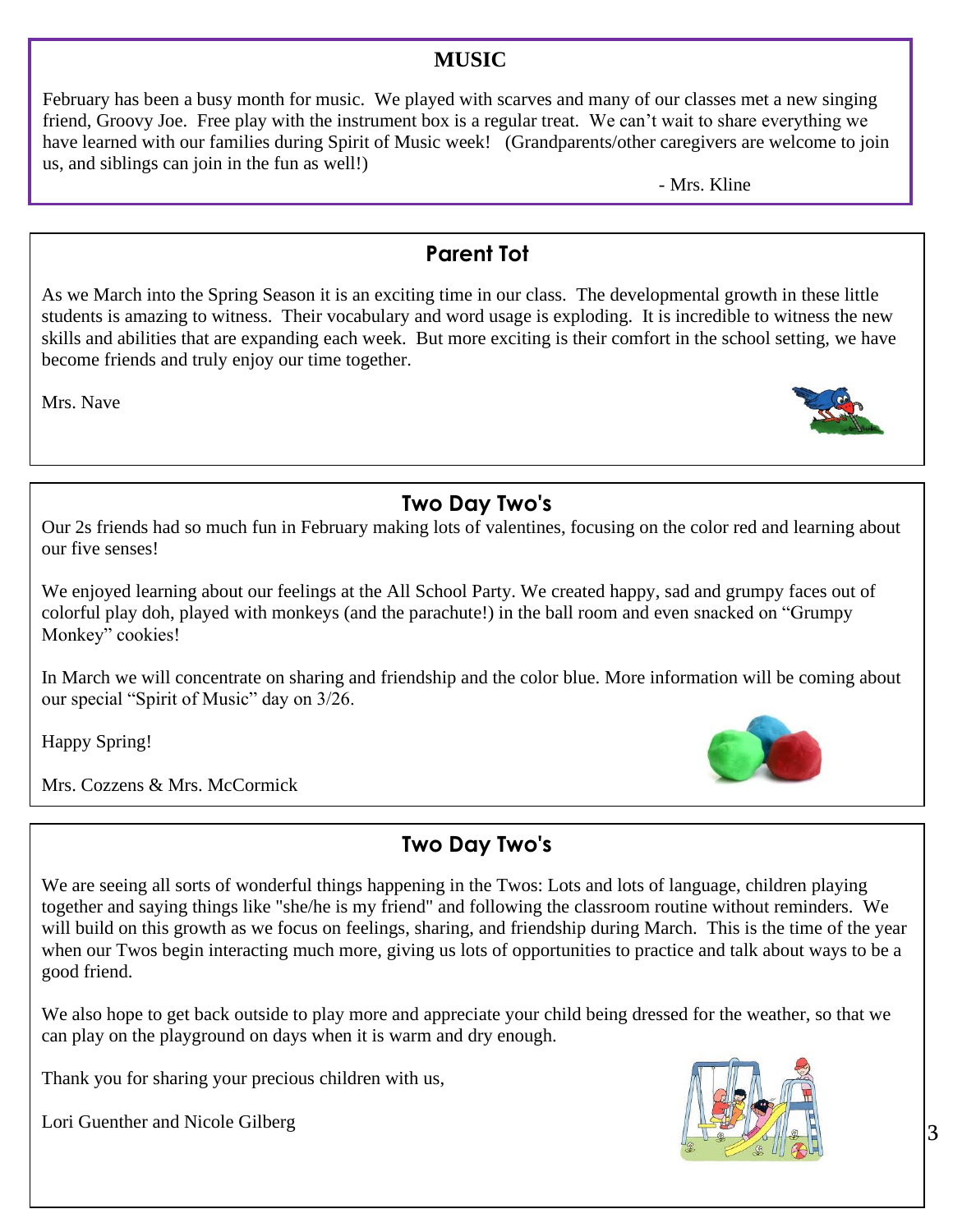# **Two/Three Day Three's**

Goodbye February, hello March! We continued to add to our caterpillar with the color red and the heart shape for February and we will continue to add the color blue and diamond shape for March. Please note the dates for the second week of March to bring in something blue and wear blue.

We had a great time in February. Valentine's Day was a special day for the teachers and the Parent Volunteer - Mrs. Swager to host a party for the children in the classroom. The children made a valentine bag during class time. The children placed their cards in the classmates' bags and enjoyed special stories and activities.

Another special day was our All School Party. The children loved the stories about feelings and how amazing we all are. We even sculpted faces with different facial expressions for different emotions. The relay and dice games in the ball room were lots of fun. We loved the great songs and activities in music, and our special snack was delicious!!

The study for the month of February was boxes and buildings. We discussed boxes, their uses, and what the children would like their box to become. Their creations were quite imaginative. Look for them on display in April during open house. The children enjoyed learning about the Three Little Pigs. They made all types of houses in the story: straw, stick, and brick houses. We talked about which house was the strongest and the weakest house.

In March we will be completing the Clothing study - seasonal clothing, buttons, snaps, and a variety of fabrics. Our art will reflect a fabric medium, and the children will share stories of their favorite outfit and how they get dressed.

Looking forward to a few out of the box activities!

Mrs. Tischuk and Mrs. Santos



# **Three Day Three's**

In February we had fun during the all-school party and Valentine's Day. We learned about buildings and as part of that we talked about the 3 Little Pigs and some famous buildings around the world. In March we will be learning about clothing, the color blue and the diamond shape. We'll introduce the kids to charts when we look at different characteristics of the clothes we're wearing. We've really been enjoying learning more about each child through the All About Me posters/class visits and we're looking forward to seeing the rest of those this month. Hopefully the weather will be nicer and we'll get to spend some more time playing outside this month.

Mrs. Moon & Mrs. Hannan

# **Three Day Three's**

 our own buildings out of shoeboxes and then putting them all together to make a town! February was a lot of fun in the 3's as we learned all about buildings! We talked about the different types and parts of buildings, what happens in buildings and how they get built. The children seemed very excited to learn and share their thoughts about buildings! Our "Three Little Pigs" activity was very exciting for everyone as was constructing

We had fun at our Valentine's party passing out cards to our friends. The children really enjoyed making their own valentines for their families.

In March we will learn about clothing, the color blue and the diamond shape. More info will be coming about the Spirit of Music on 3/25!



Happy Spring!

Mrs. Cozzens & Mrs. Zappone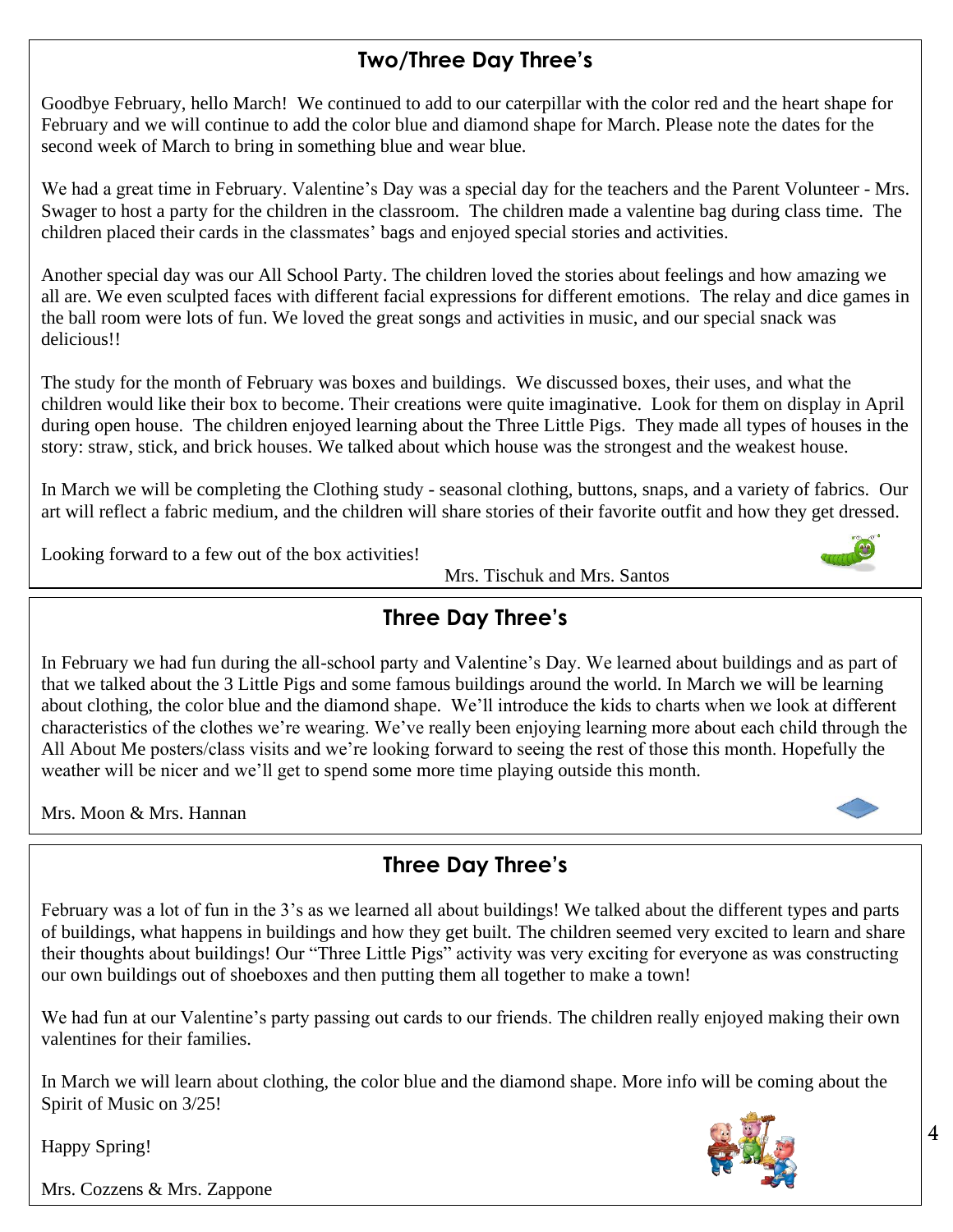## **Four Day Four's**

February has flown by with all the building we have been doing! Our study of buildings has given us the opportunity to learn about many kinds of buildings, what it takes to make them, and what happens inside them. We even learned about different jobs that involve building-including architects. Students then became real architects by designing their own buildings. They drew blueprints and used boxes and recycled materials to create the buildings they had designed. This final project helped students to understand all that goes into building structures. They really enjoyed the project and can't wait to share them with you at our April open house. In March, we look forward to a study of clothing.

Mrs. Kontos and Mrs. Moses



#### **Three Day Four's**

February was short but filled with so many exciting activities! Friends explored different feelings we experience and the different ways we can continue to respect one another with compassion (this was the theme for our All-School-Party, Mrs. Brado planned for us!). For our love and kindness unit, we drew a map of our heart, baked heart shaped pretzels together, made sensory bottles to help us calm down when we are overwhelmed by our feelings, and designed and mailed hugs for our families and friends far away. In our building unit, we designed our own 3 Day 4's building with slides, parachuting platform, pools filled with candies and even a ladder leading us to all the planets in the universe! The students played tag outside (weather permitting) and even held a LIVE turtle in their laps during science with Ms. Verna!! In March, we will explore the theme of clothing and continue studying rhyming words. We can't wait for all the learning and laughter ahead of us!

Mrs. Bosbach & Mrs. Frederick



#### **Pre-K**

Wow! What a month! We have been so busy with our building study that it has flown by! We have learned about all kinds of buildings, what happens inside of them and how they are made. We have also discussed the types of jobs that are involved with building structures, including architects. This discussion led to our culminating projectbuilding our own buildings. Students had the opportunity to act as real architects by designing and making blueprints for their own buildings. They then used boxes and recycled materials to create the buildings they had designed. They worked very hard on these projects and look forward to showing them to you at open house in April. In March, we are looking forward to a study of clothing.

Mrs. Kontos, Mrs. Moses & Mrs. Frederick



5